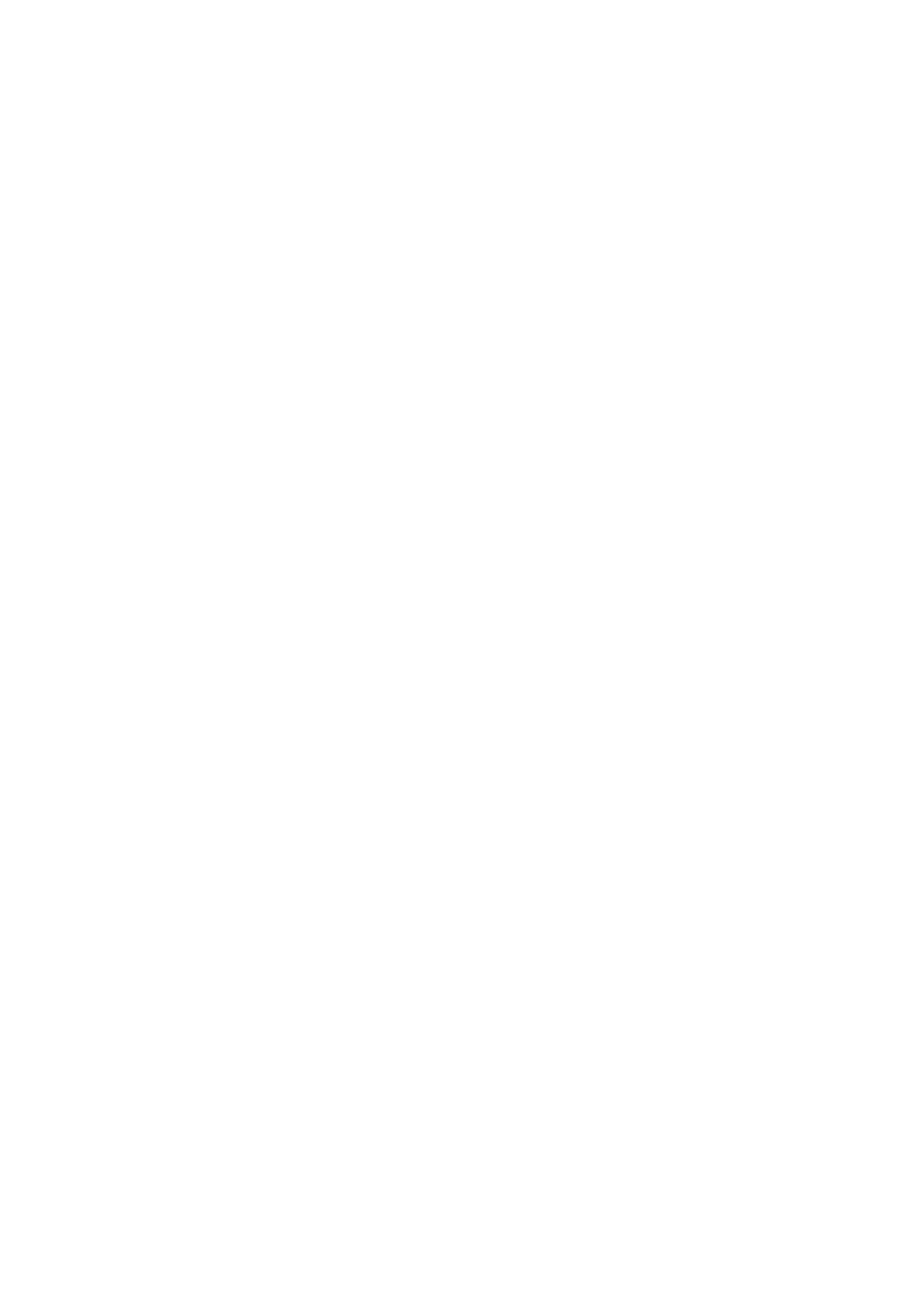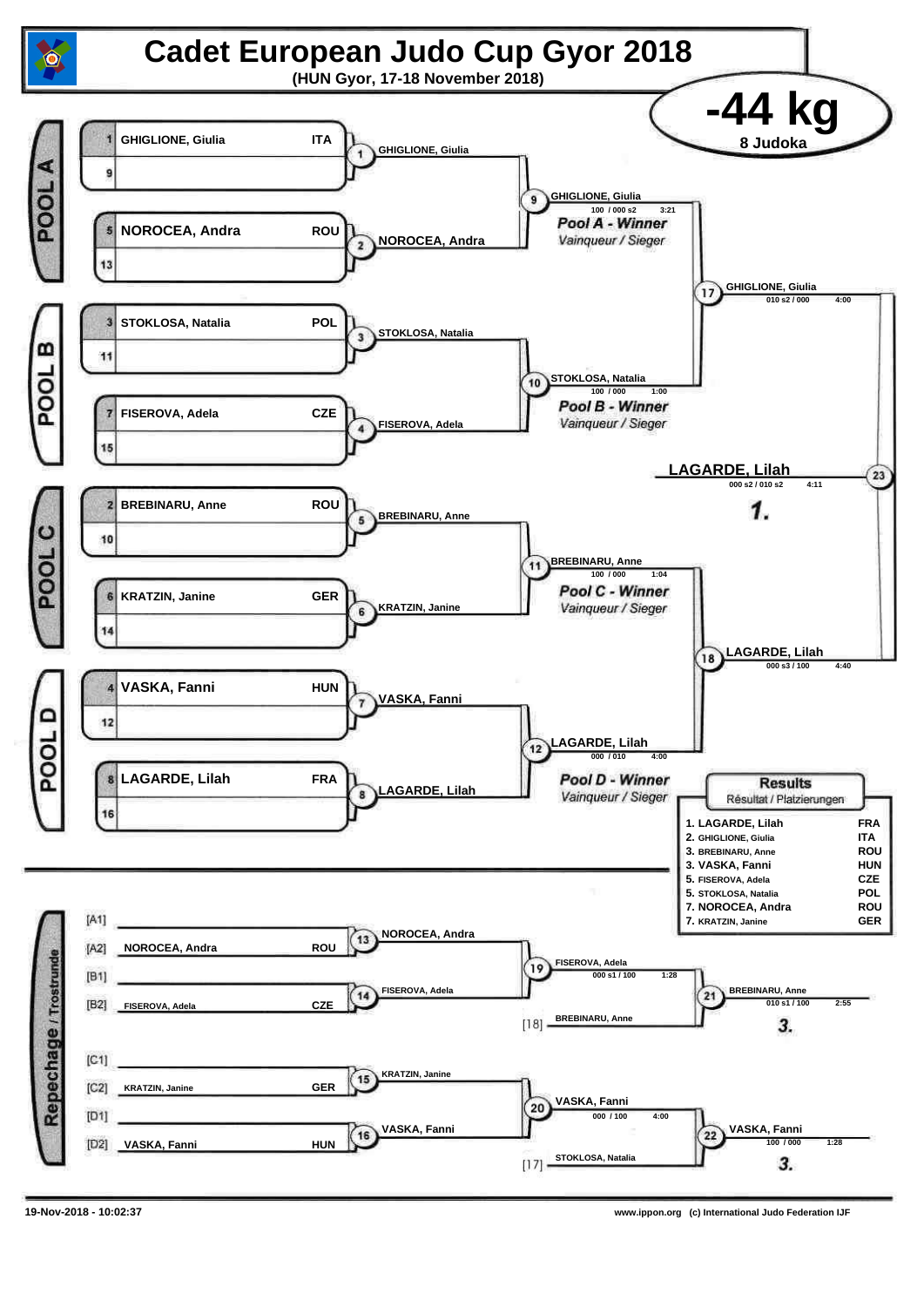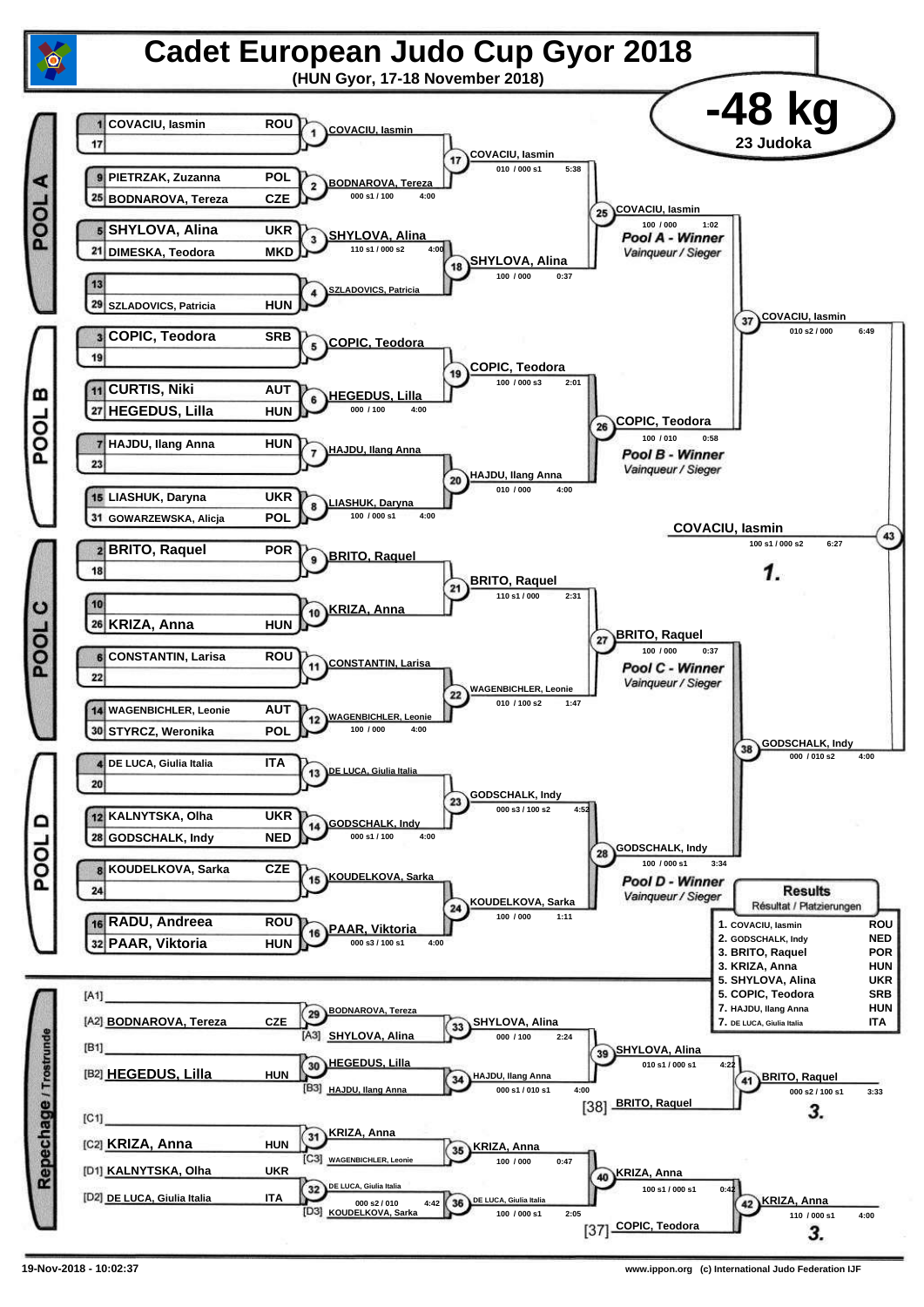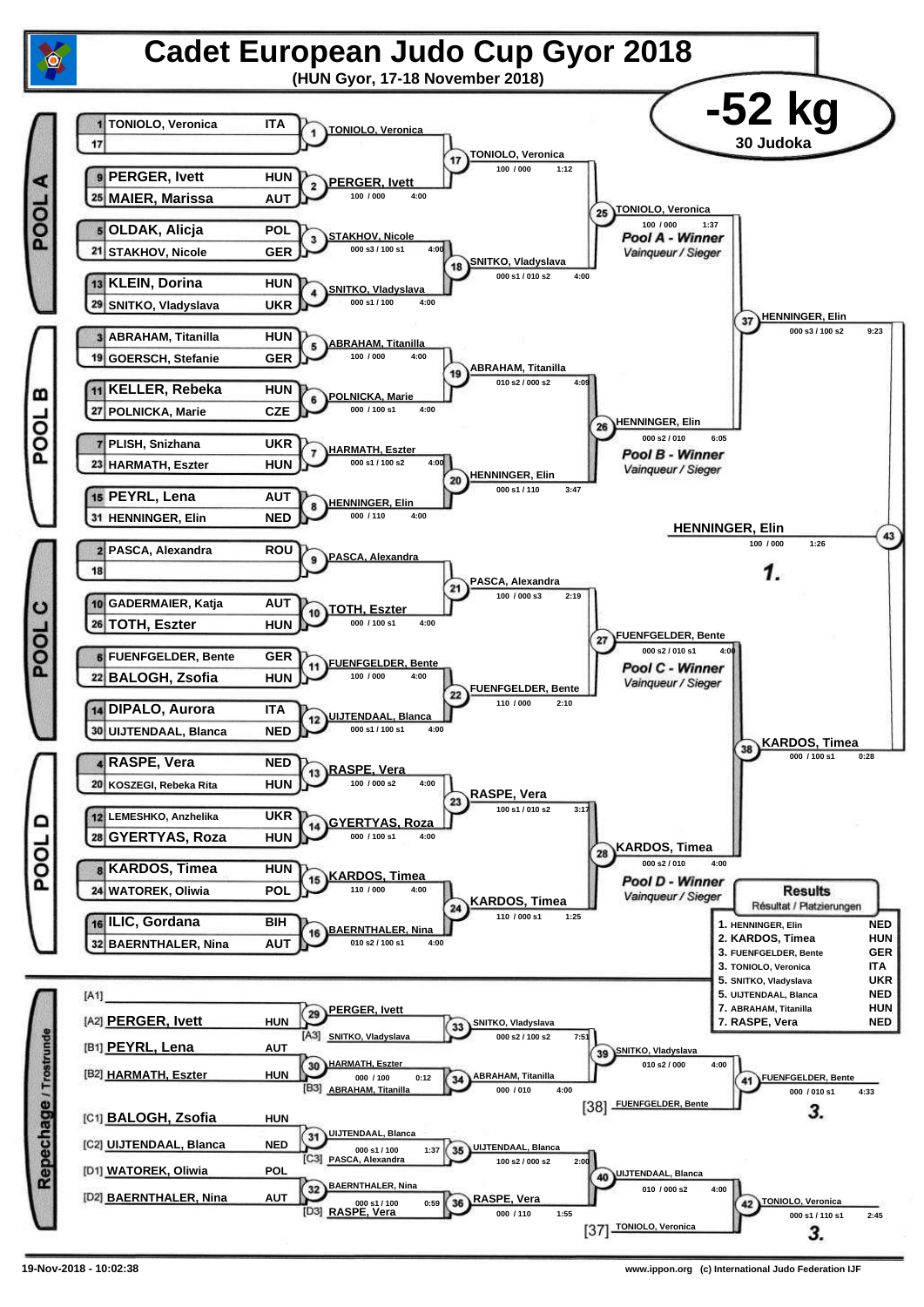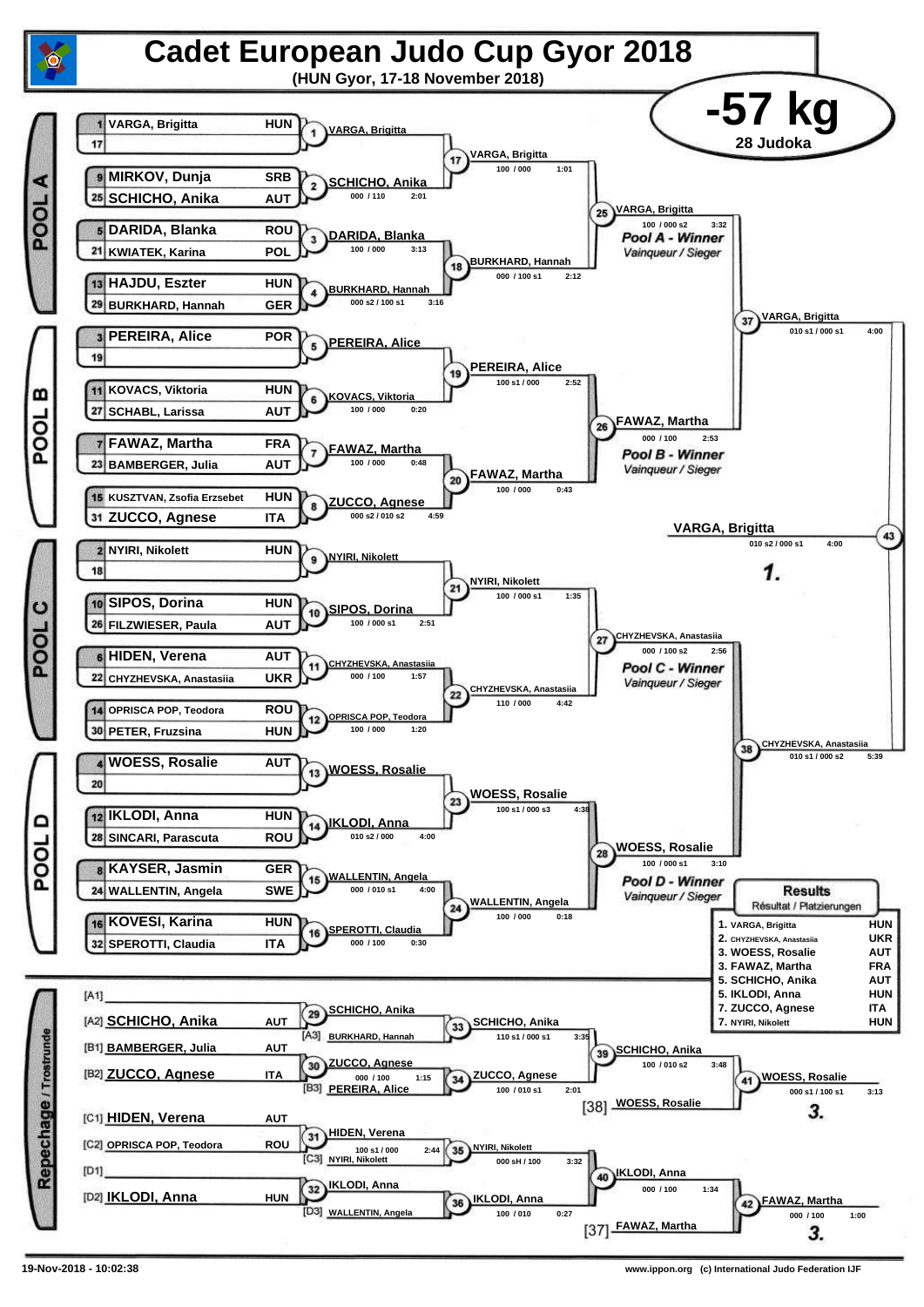

**<sup>19-</sup>Nov-2018 - 10:02:38 www.ippon.org (c) International Judo Federation IJF**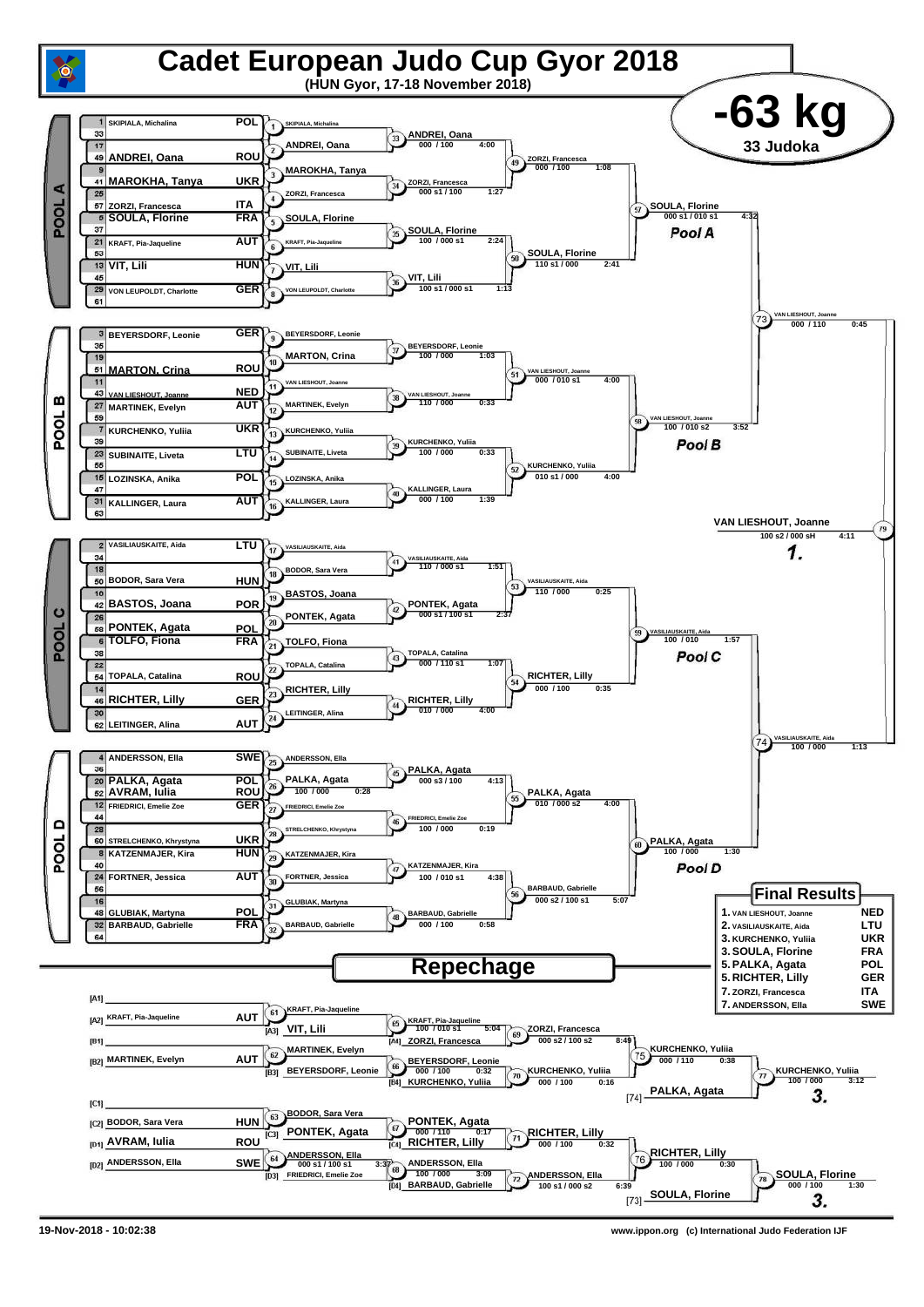